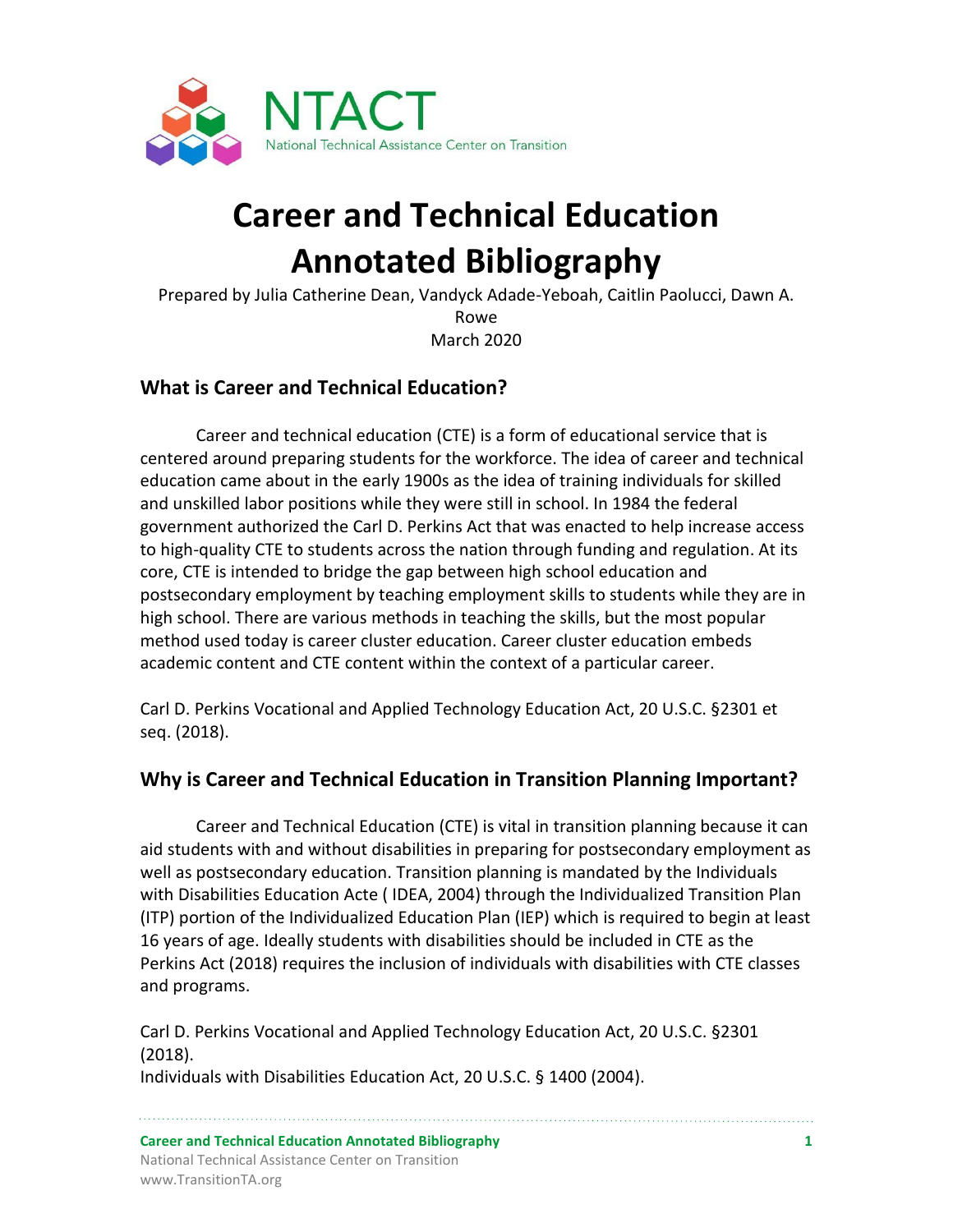## **What Does the Literature Say About Career and Technical Education in Transition Planning?**

The literature states the involvement in CTE programs and classes is beneficial to students with a variety of disabilities. It allows for students with disabilities to learn a multitude of skills including job skills, functional life skills, work behaviors, academic skills, and real life training. Many articles state that students with disabilities should be more involved in CTE classes and programs. Overall, CTE has a positive effect on individuals with disabilities and they should be included in it.

#### **Bellamy, G., Wilcox, B., Rose, H., & McDonnell, J. (1985). Education and career preparation for youth with disabilities. Journal Of Adolescent Health Care, 6(2), 125- 135.**

- Describes processes in regards to the preparation of employment for students with disabilities within the education setting.
- Describes what students are taught in school-based education and career preparation terms of curriculum content and individualization as:
	- Acquisition of job skills
	- Development of work support behaviors
	- Choice of job area
	- opportunities for job mobility or advancement
	- A job placement
	- Use of a self and family directed IEP
	- Generalized responding

Described postsecondary, employment related services for students with disabilities as genetic services, time-limited disability services, and ongoing services.

● Recommendations for future research include the need to determine the most effective way to teach in-school vocational skills.

#### **Carter, E. W., Trainor, A. A., Cakiroglu, O., Swedeen, B., & Owens, L. A. (2010). Availability of and access to career development activities for transition-age youth with disabilities.** *Career Development for Exceptional Individuals***, 33(1), 13-24.**

Examined school administration perspectives of practices that may influence the preparation youth with disabilities (severe disabilities and EBD) receive related to employment.

● Results found that even though there are many vocational and careerrelated offerings at high schools, students with disabilities seem to have uneven and limited access to them.

● Recommendations for future research include exploring reasons why students with disabilities have limited access to career development experiences.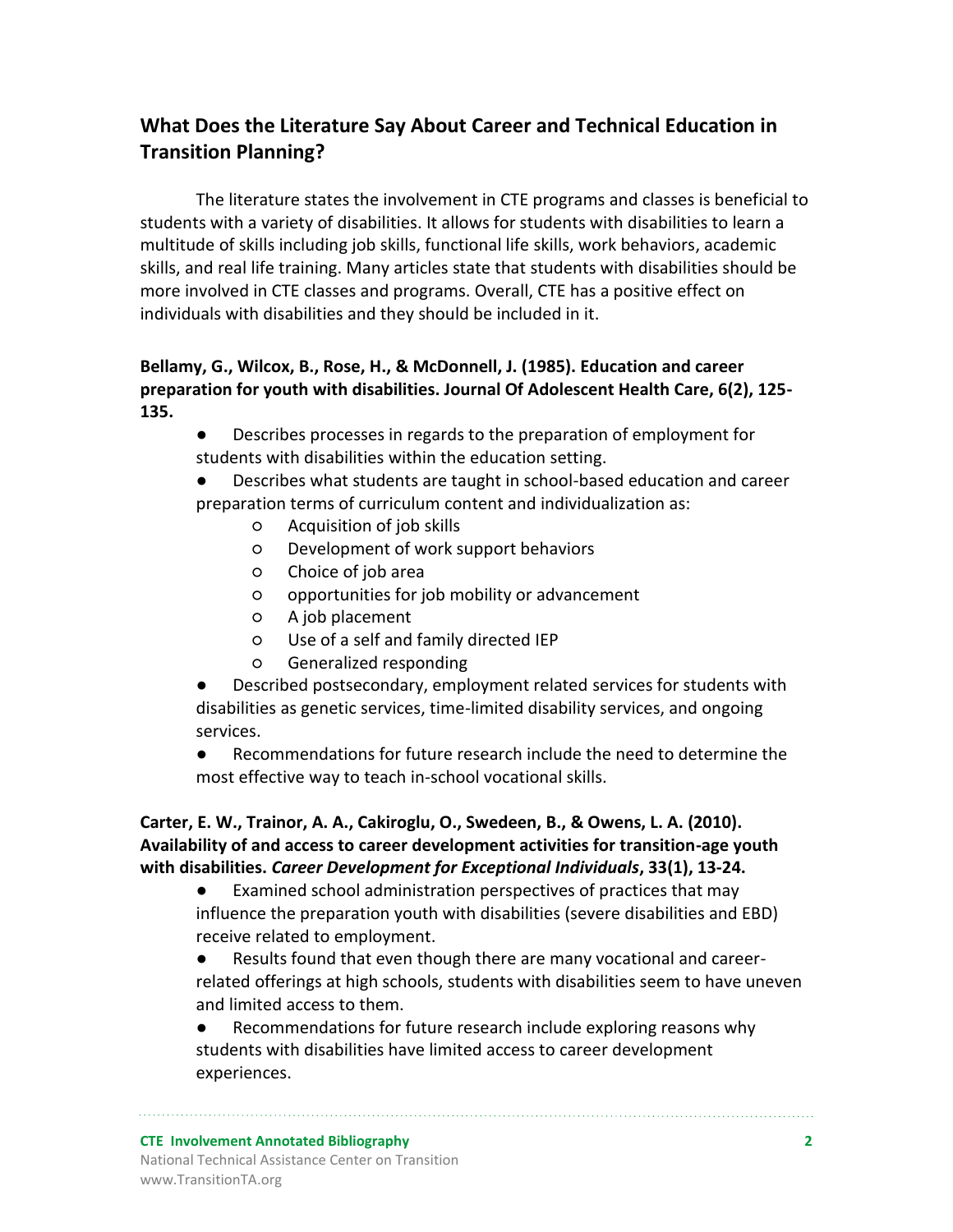Implications include increasing access and broadening the range of career development experiences for students with disabilities.

**Casale-Giannola, D. (2012). Comparing inclusion in the secondary vocational and academic classrooms: Strengths, needs, and recommendations.** *American Secondary Education,* **40(2), 26.**

● Examined the strengths and weaknesses of inclusion in academic classrooms and CTE/vocational classrooms.

Results found that strengths of inclusive academic classes in a vocational secondary schools were:

- Meaningful teacher-student relationship and rapport
- Real-life connections to lesson content and intriguing discussion
- Motivating students through active-learning and multi-learning modalities
- Good collaboration between co-teachers
- Results found the weaknesses of inclusive academic classes in the vocational secondary school were:
	- Teachers lack necessary strategies
	- Students with disabilities lack necessary skills
	- Lack of co-teaching collaboration and co-teaching models
	- Teachers lack necessary awareness about special education
	- Uneven scheduling of students
	- Limited student assessments
- Results found the strengths of the inclusive vocational classes in the vocational secondary school were:
	- Good use of differentiated instruction
	- Real-life connection
	- Active learning opportunities
	- Repetition
	- Meaningful teacher-student relationships
	- Teacher passion and expertise

Results found the weaknesses of the inclusive vocational classes in the vocation secondary school were:

- Weak student basic skills
- Lack of understanding of special education
- Difficulty supervising the classroom
- Implications to support inclusion in CTE/vocational settings include:
	- Implement co-teaching service-learning models in academic cotaught classrooms
	- Increase Active-learning opportunities in academic classrooms
	- Provide basic skill support and remediation in all content areas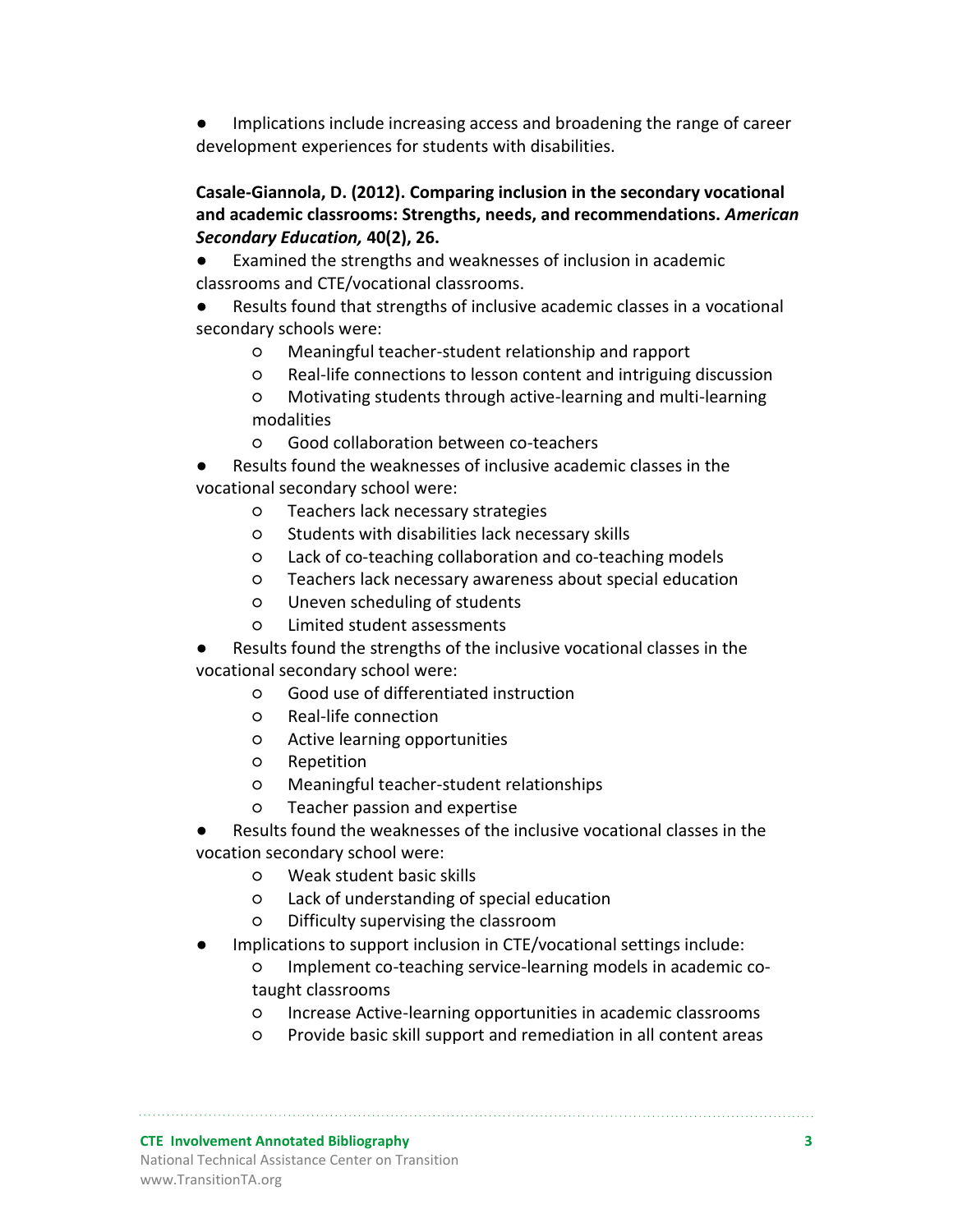- Increase teacher repertoire of learning strategies and modification to support individuals with disabilities
- Create multiple and modified assessment opportunities
- Increase collaboration and co-teaching opportunities with

CTE/vocational and academic teachers

- Implement strategies to support positive behavior and management in CTE/vocational classrooms
- Increase opportunities for community building

#### **Cawley, J.F., Kahn, H. & Tedesco, A. (December 1989). Vocational education and students with learning disabilities.** *Journal of Learning Disabilities.* **22(10), 630-640.**

Examined the status of 500 students with learning disabilities enrolled in state supported regional vocational technical schools in regards to assessments, occupational area of enrollment, attendance, and grades.

Examined the eligibility of selected students with learning disabilities by using the discrepancy formula that contrast their present level of functioning and their expected levels of functioning and the number of career options they were enrolled into.

● Findings indicated that all students in this inquiry were determined to be eligible under the category of learning disabilities; however, not all determinations were made using the same attributes and vocational education assessments data were rarely included in the IEPs reviewed.

● Results suggested that the students with learning disabilities were enrolled in 28 career options alongside their peers without disabilities and are expected to meet the same standards.

Implications for practice included that schools should encourage students with learning disabilities to pursue a variety of career options and provide direct instruction and special education support services in order to meet the variety of needs of the students with learning disabilities.

#### **Coates, H. (2009). Building quality foundations: Indicators and instruments to measure the quality of vocational education and training.** *Journal of Vocational Education and Training***, 61, 517-534.**

● Described quality indicators for Australia's Vocational Education and Training (VET) programs according to the Australian Quality Training Framework (AQTF), in order to help identify evidence-based and outcomes-focused approaches to VET.

● Described essential standards of a registered training organization (RTO) as including that RTOs provide quality training and assessment across all operations; adheres to principles of access and equity as well as maximizing outcomes for all clients; and has management systems that are responsive to the

**CTE Involvement Annotated Bibliography 4** National Technical Assistance Center on Transition www.TransitionTA.org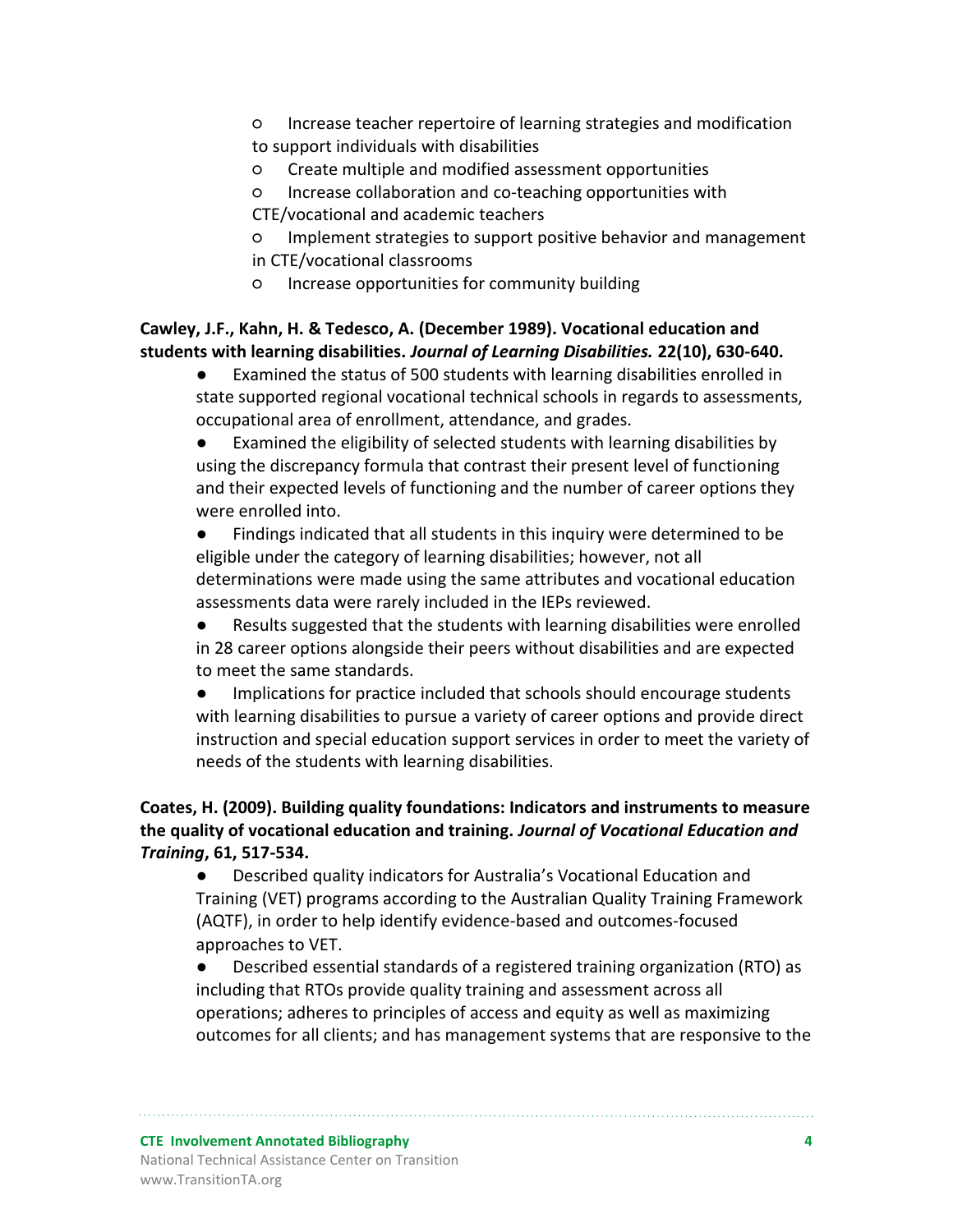needs of clients, staff, stakeholders, and the environment in which the RTO operates.

- Described the learner engagement quality indicator as focusing on key aspect of training including:
	- Whether learners are engaging in activities that promote high quality skills
	- Learners' competency development
	- Individual and educational support provided by the RTO

Described the employer satisfaction quality indicator as focusing on aspects of quality like:

- Learner/employee competency development
- Relevance of learner competency to work and further training
- quality of training and assessment
- Recommends that RTOs use the quality indicator data to:
	- Gauge how well they are meeting the needs of the clientele
	- Inform data-driven improvement
	- Provide measures of education and training outcomes
	- Provide evidence to agencies regarding risk assessment

○ manage and improve relationships with key learner and employee stakeholders

○ Identify areas of improvement in training and assessment services

#### **Collet-Klingenberg, L. L. (1998). The reality of best practices in transition: A case study. Exceptional Children, 65(1), 67.**

- Examined a successful secondary program's transition.
- Results described the observed and intended transition practices at the participating school that can be separated into three categories: vocational related practices, related transition instruction, and indirect transition practices.
- Results indicated that the following were best practices: newly implemented work experience program, the instructional emphasis on skills related to self-determination, and the solid planning practices inherent in the school and community based transition teams.
- Recommendations for future research include for follow-up studies regarding the successes of students after their transition from secondary education.
- Implications include involving parents and students in the transition process.

#### **Dietrich, D. (1980). Vocational mainstreaming for educable mentally retarded students.** *Career Development for Exceptional Individuals***, 3(2), 101-8.**

● Examined the difference in work adjustment skills (work motivation, selfconcept, maturity, productivity, emotional stability, learning ability, social skills,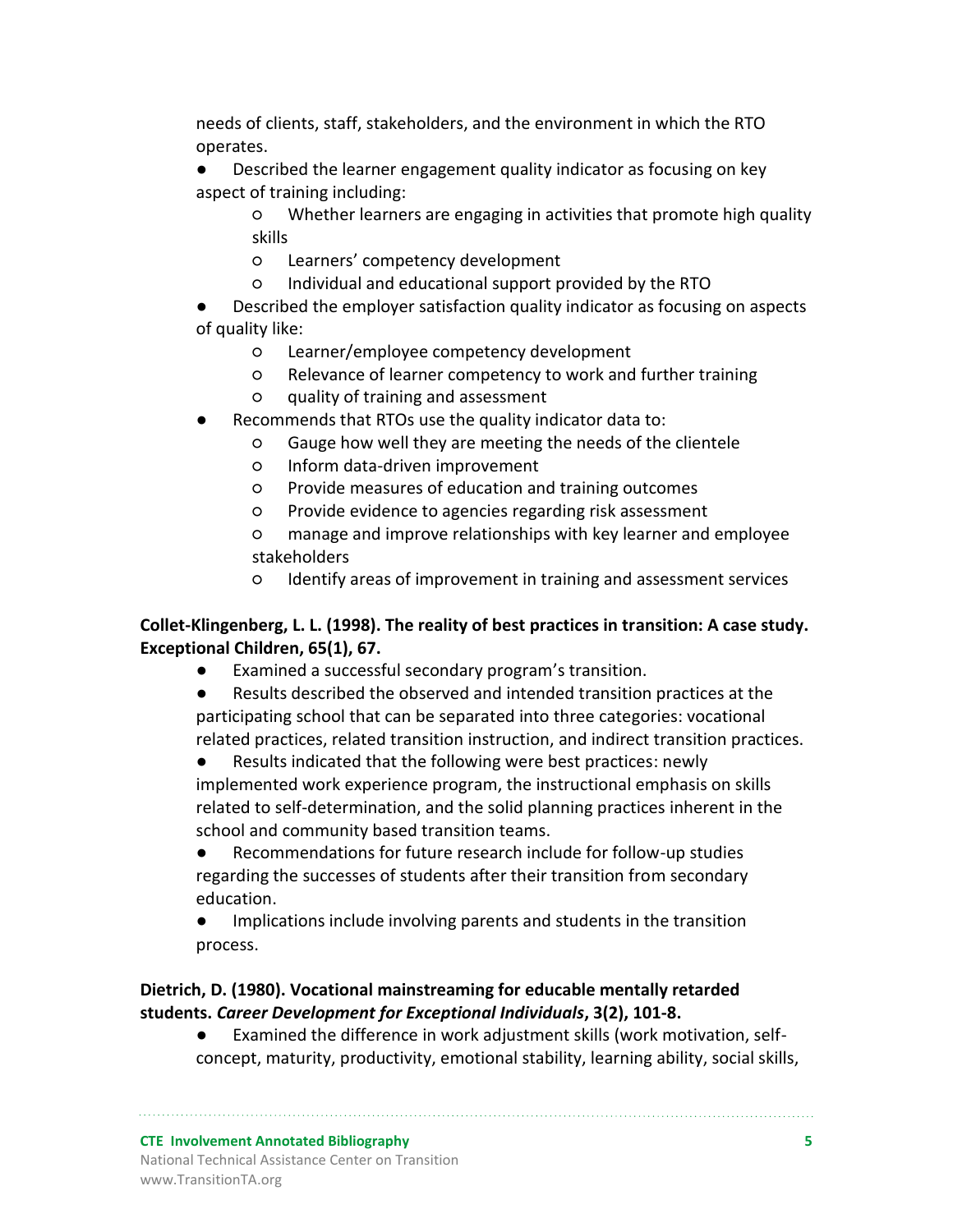sensory skills, and work habits) between students with disabilities and students without disabilities who were enrolled in an area vocational-technical school that received mainstreamed vocational content instruction.

● Results indicated that students with disabilities' work adjustment skills were significantly lower than their nondisabled peers. This was specifically attributed to weaknesses in independence, understanding directions, memory of instructions, quality and quantity of work, and personal appearance.

Recommendations for future research include developing a comprehensive vocational evaluation system that can be used as an indicator of a student's potential success in an area vocational-technical school.

● Implications include utilizing the services of curriculum specialists, special educators, and vocational educators when including individuals with disabilities in vocational mainstreaming programs.

#### **Dougherty, S.M., Grindal, T. & Hehir, T. (2018). The impact of career and technical education on students with disabilities.** *Journal of Disability Policy Studies.* **29(2), 108- 118.**

● Examined the effect of CTE on academic outcomes (i.e., graduation, MCAS scores, IRC attainment) for students with disabilities compared to their peers.

Findings indicated that students with disabilities who participate in Regional Vocational and Technical Schools (RVTS) are more likely to graduate on time (i.e., 4 years) than peers in other educational settings and earn an Industry Recognized Credential (IRC).

● Results suggested the impact of CTE differ by educational setting and disability (e.g., students with disabilities engaging in CTE in RVTS have better outcomes than those engaging in CTE programs at the high school).

● Recommendations included exploration of state and local data to identify programs making the most impact for diverse populations of students with disabilities as well as expansion of offerings targeted toward students with disabilities to increase capacity and shape offerings related to high-demand careers.

#### **Evanciew, C. E. (2001). Placement of students with special needs in trade and industrial programs in Oklahoma area vocational/technical centers.** *Journal of Career and Technical Education***, 17(2), 26-35.**

● Examined how placement of secondary students with disabilities in trade and industrial programs in area vocational/technical centers is determined, and which exceptionalities are most involved in vocational/technical programs.

● Results indicated that all area vocational/technical centers offered placements for students with disabilities, but that students with learning disabilities were the largest group represented for students with disabilities in trade and industry programs.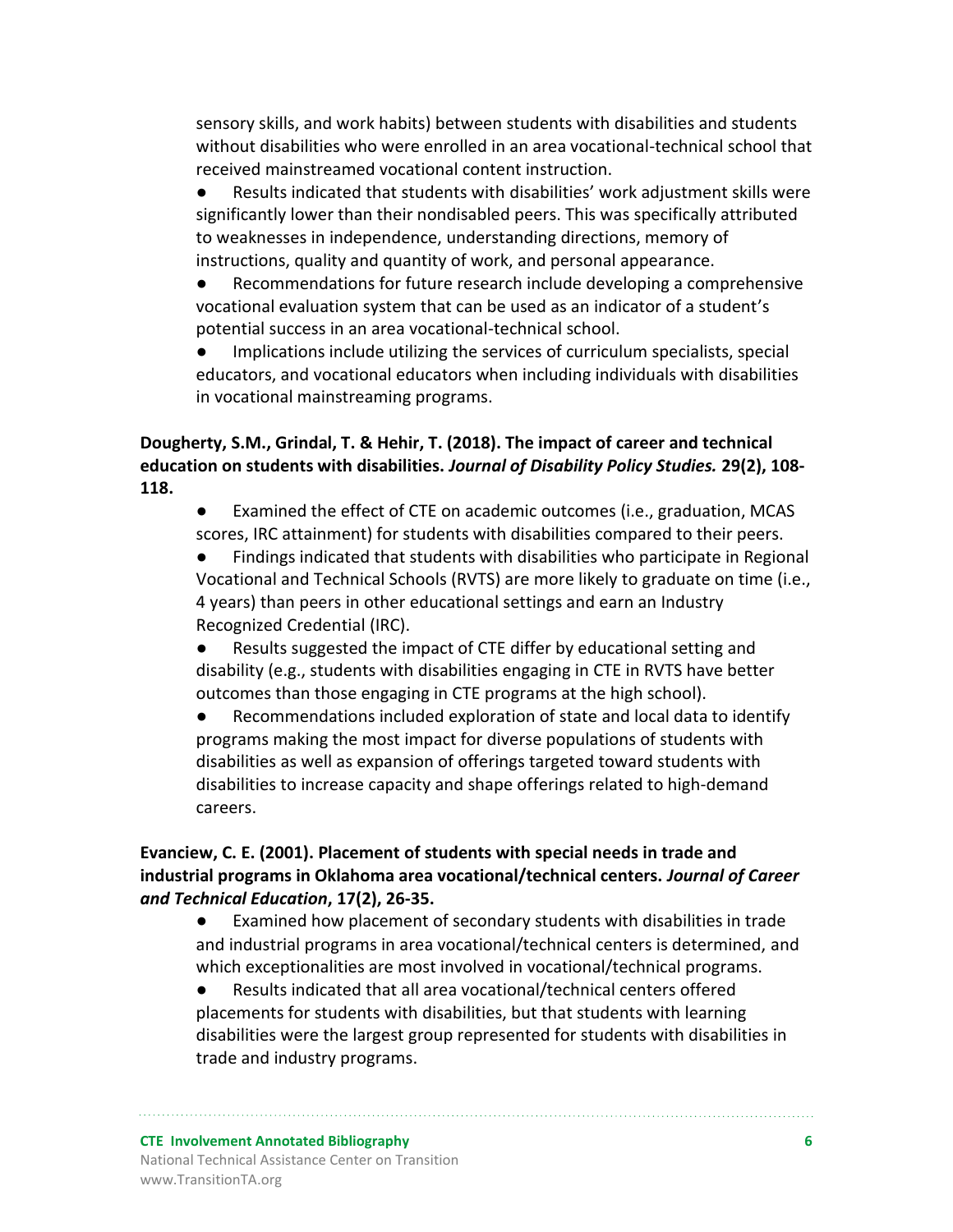Results indicated that the most popular trade and industry placements for students with disabilities were: Applied Training Academic Education (ATAE) Construction, ATAE Mechanical, Auto Service Technician, Building and Grounds Maintenance, Carpentry, and Welding.

Recommendations for future research include exploring what happens to students who are not selected to participate in vocational/technical programs.

Implications include enrolling students with disabilities in vocational/technical programs, such as the above listed trade and industry placements, to help them to be productive members of society, by giving them the skills necessary to obtain employment.

#### **Haber, G. D., & Sutherland, L. (2008). The four A's of managing the placement and service of students with disabilities in the CTE classroom.** *Journal for Vocational Special Needs Education***, 30, 4-8.**

● Describes the lack of students with disabilities' incorporation in career and technical education (CTE), as a lack of CTE teacher preparedness in teaching students with disabilities and describes a four-step model that can help increase enrollment and involvement of students with disabilities in CTE programs.

● Describes step one, assist in the placement decision, as the need for the CTE teacher to help decide the appropriate placement for students with disabilities within CTE programs.

● Describes step two, accommodate according to the IEP, as the need for the CTE teacher to look at and review the following parts of the IEP to help make appropriate accommodations for students with disabilities in CTE programs:

- Disability
- Curricular Modifications
- Annual Goals and Objectives
- Instructional modifications and accommodations
- Strengths and needs
- Academic performance
- Student career and transition goals.

Describes step three, assess the IEP's quality and appropriateness, as the need for CTE teachers to assess the IEP and determine if the provided accommodations and modifications are appropriate for the CTE setting and as well as assess if the transition goals and objectives are reasonable and attainable through the CTE programs.

● Describes step four, become a student advocate, as the need for CTE teachers/program coordinators to advocate for students with disabilities in CTE programs by making contact with parents early in the year, attempt to be viewed as a caring teacher through parent contact, ensure that parents are contacted to report student status in CTE, develop cooperative partnership with parents to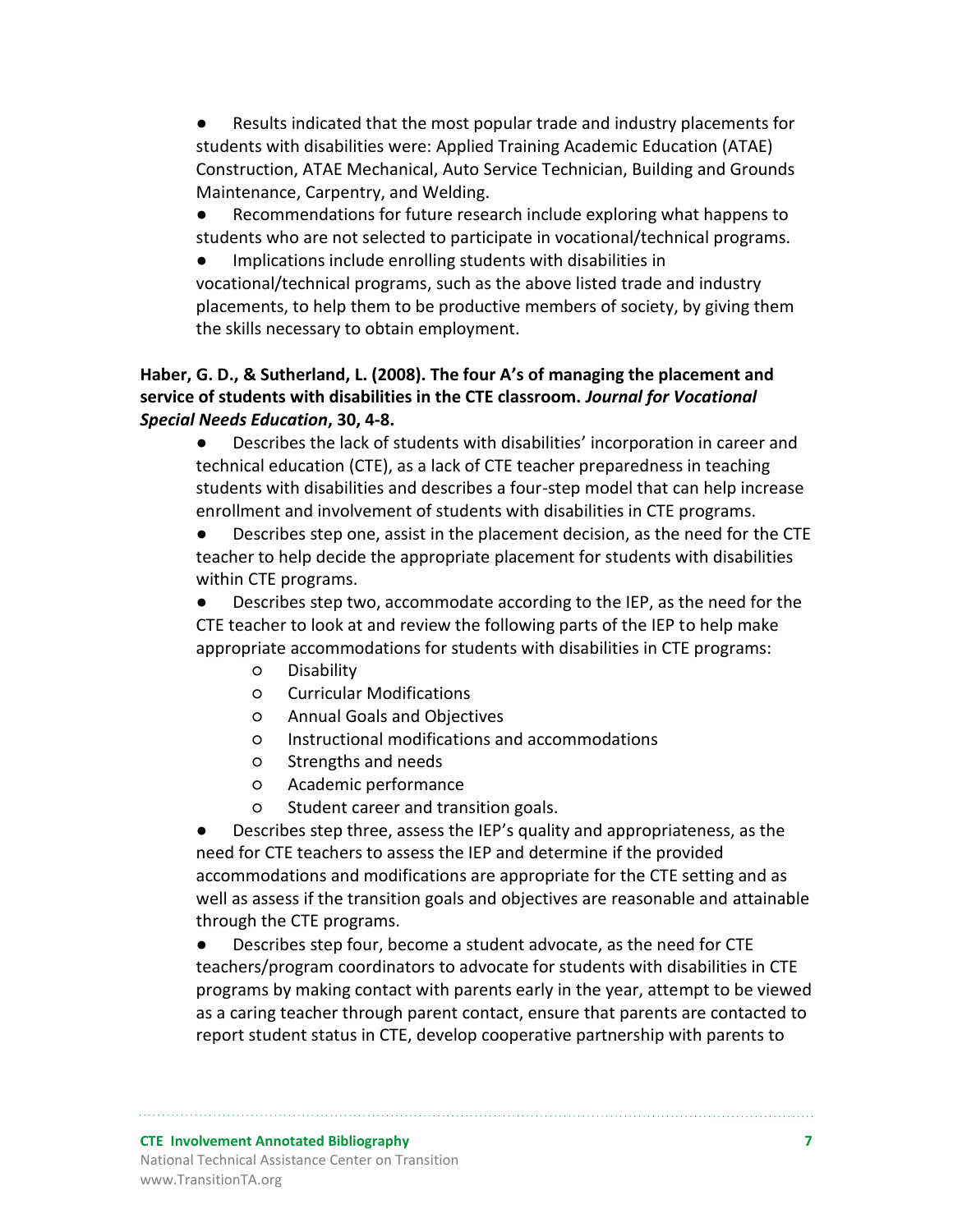bridge the gap between home and school, and place concerns and suggestions in terms of what is best for the student.

Recommends that CTE teachers who are educating students with disabilities follow this four step process.

#### **Hazelkorn, M. N., & Lombard, R. C. (1991). Designated vocational instruction: Instructional support strategies.** *Career Development for Exceptional Individuals,* **14(1), 15-25.**

● Describes designated vocational instruction (DVI) as an interdisciplinary effort between special educators and vocational educators that helps high school students with disabilities learn vocational skills in their least restrictive environment. In DVI it is the special educators job to provide direct support to students with disabilities and to provide indirect support to vocational instructors or the vocational program.

● Describes effective direct instructional support in the vocational classroom as attending classes with students, giving further explanations or demonstrations, assisting during lab session, and providing hands-on help. More supports include helping students take notes, assisting with daily assignments, checking weekly assignments, reading exams aloud to students, and monitoring student progress.

● Describes effective direct instructional support in the special education classroom that support vocational education as helping students be accountable for their work, studying with students, reinforcing skills covered in vocational courses, reading assignments aloud, providing study guides and chapter reviews, highlighting and color-coding textbooks, conducting labs (ex. typing, measuring, cooking, and record keeping) to further student skills, indicating page numbers for review questions, reviewing for exams, administering tests for students with reading difficulties, and allowing more time and a location for students to finish vocational exams.

- Describes indirect instruction support as collaborative learning, tutoring, and competency-based curricula.
- Recommends incorporating direct and indirect instructional strategies into vocational education to better serve students with disabilities.

#### **Hutchinson, L.N., Freeman, J.G., & Downey, K.H. (1992). Development and evaluation of an instructional module to promote career maturity for youth with learning difficulties.** *Canadian Journal of Counselling,* **26(4), 209-299.**

- Examined the effects of a counselling program designed to promote the career maturity of at risk students (i.e. low-achieving and learning disabilities).
- Results suggested that "at risk" students (i.e. low-achieving and learning disabilities) demonstrated positive change on items dealing with future career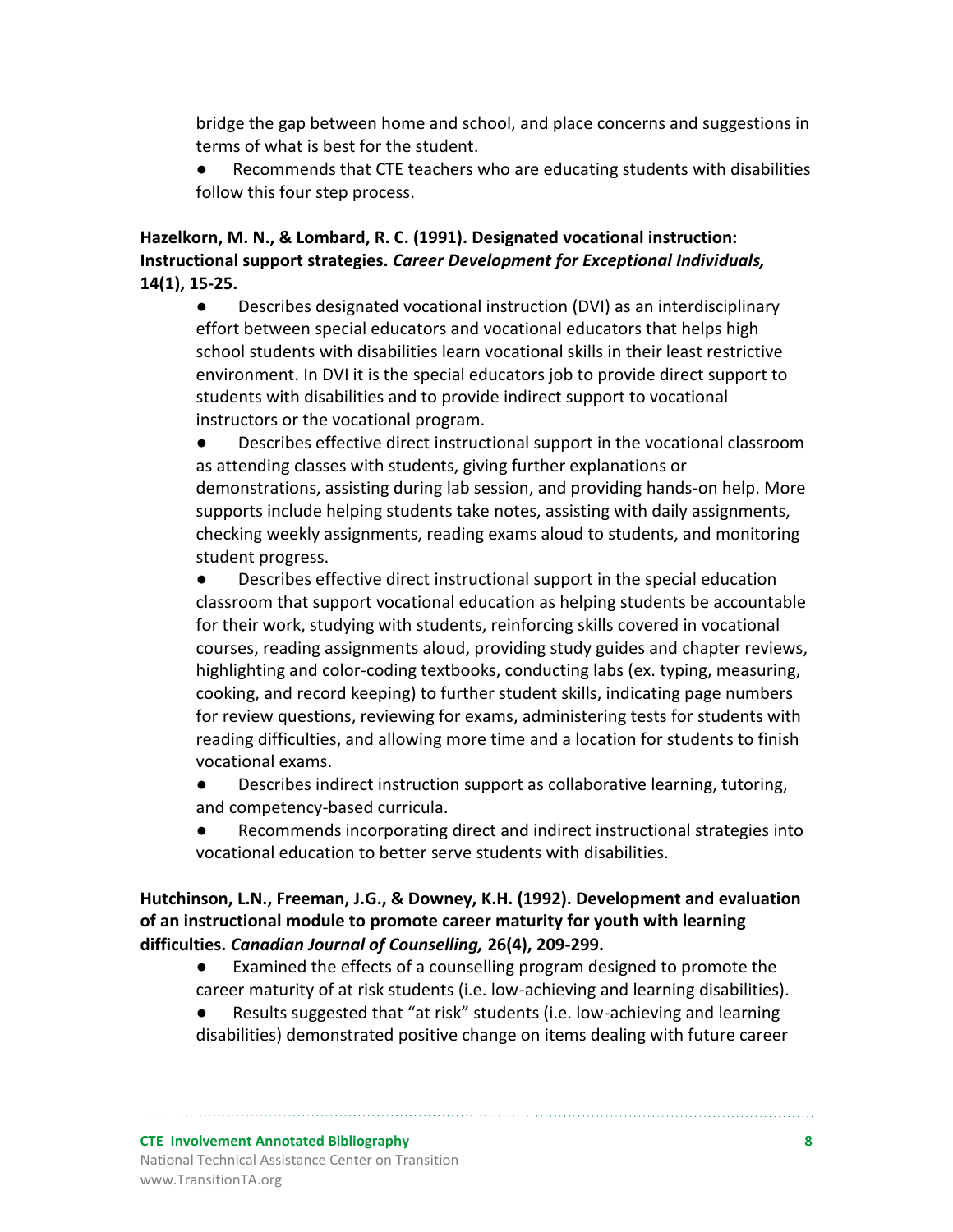choices, the abilities needed for chosen career, and the reasons for a career choice.

● Findings indicated that the students' attitudes and participation improved as the module progressed because careers in which students expressed interest were emphasized.

Recommendations included that the combination of cognitive instruction in careers and the integrated curriculum would result in the larger increase in employment maturity.

#### **Kantor, H., & Lowe, R. (2000). Vocationalism reconsidered.** *American Journal of Education***, 109(1), 125-142.**

● Described Herbert Kliebard's book, Schooled to Work, as an attempt to trace the evolution of career and technical education and to assess the impact of CTE on school curriculums.

● Described a case study of a reform strategy from 1883-1917, in which schools began to embrace manual learning and offered classes such as toolwork and woodworking. School officials struggled at first to see how this was something that needed to be taught in schools and how it could be incorporated into the curriculum.

● Described how after manual training began many schools were pushed towards including practical vocational instruction which led to the passing of the Smith-Hughes Act (1917) that provided federal funds for part- and full-time vocational education in middle and high schools.

● Discussed how Kliebard points out that agricultural education, home economics, and commercial education were included in vocational education. They also point out that commercial education was the most successful vocational education during this time because it allowed for girls to learn skills to become secretaries and stenographers.

● Discussed Kliebard's concerns with how vocational education was progressing, especially how far the idea of CTE went. He suggested that schools should set up separate programs for job training to help meet the requirement of business and industry.

● Discussed Kliebard's view that CTE should be a broad scope, rather than preparing students for specific and differentiated roles within the job market.

Discuss Kliebard's view that today when people look at the purpose of schools, they overlook citizenship, moral instruction and intellectual development and rather focus on jobs and economic advancement.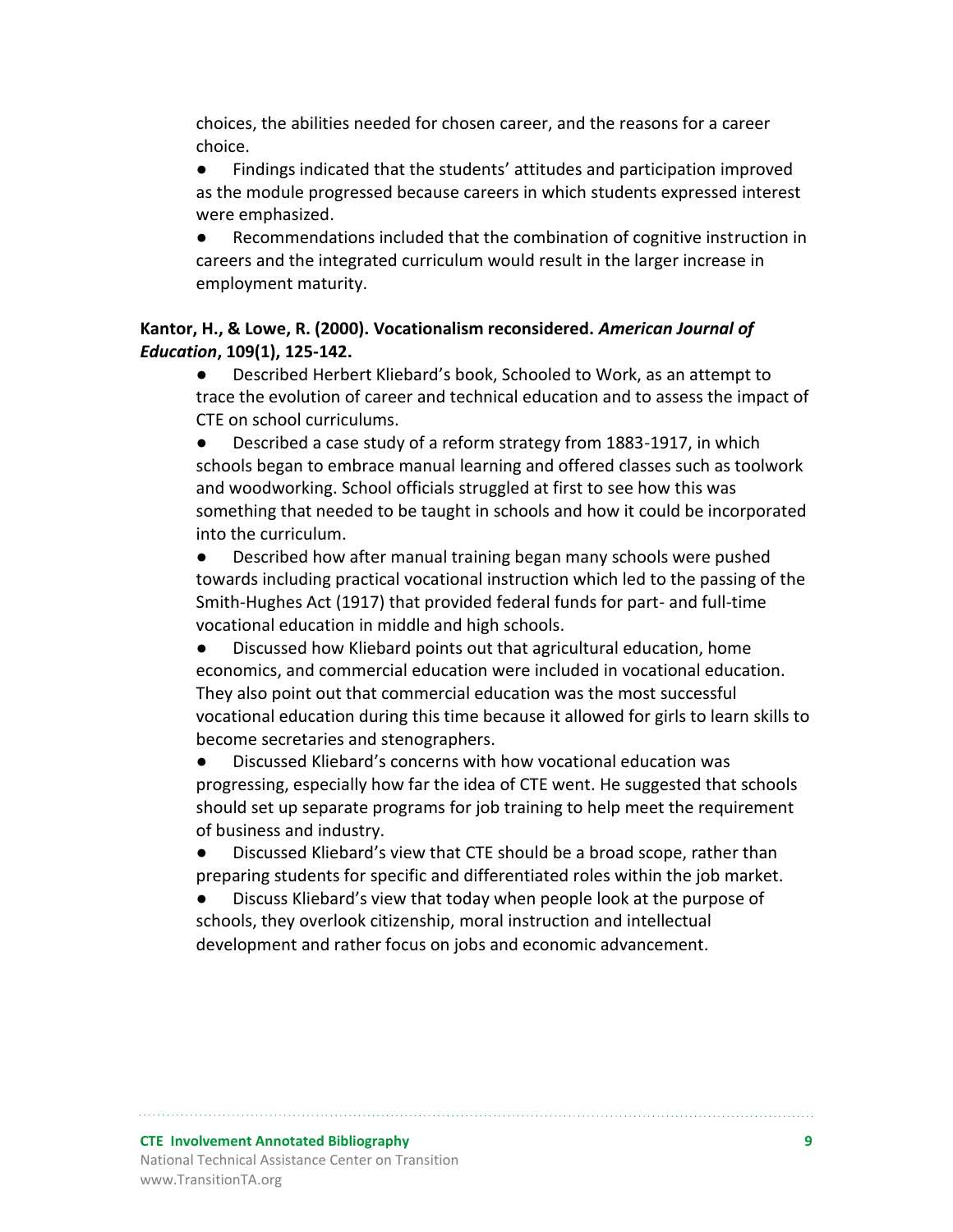**Lombard, R. C. (1992). A survey of accessibility to secondary vocational education programs and transition services for students with disabilities in Wisconsin.** *Career Development for Exceptional Individuals***, 15(2), 179-88.**

Examined the availability of vocational education programs to secondary students with disabilities and the extent of accessibility to the programs.

● Results indicated that secondary schools in Wisconsin provide vocational education within six occupational career clusters: technology education, family and consumer education, agriculture, business education, marketing, and health education.

Results indicated that students with disabilities were more likely to be enrolled in technology education and family and consumer education within vocational education programs.

● Recommendations for future research include determining the uses of vocational assessment in providing comprehensive vocational services and education to individuals.

● Implications include continuing to use vocational education programs with individuals with disabilities and provide more opportunities within these programs to individuals with disabilities.

#### **Morningstar, M. E. (1997). Critical issues in career development and employment preparation for adolescents with disabilities.** *Remedial and Special Education***, 18(5), 307-320.**

Examined a data subset from a previous study to focus on students with disabilities and their perspectives regarding identification of careers/future employment and the role their families played in career development.

Results seemingly validate that the strongest post-school employment predictors of students with disabilities include student personal characteristics and family influences.

● Recommendations for future research is needed regarding the impact of vocational programs on career aspirations for students with disabilities.

● Implications for practitioners include following these recommendations: consider the developmental nature of career preparation across the life-span, provide opportunities for students with disabilities to develop the skills necessary for career maturity, provide meaningful work experience, encourage the participation of families in career development, and encourage student involvement in career development.

#### **Neubert, D. A. (1986). Use of vocational evaluation recommendations in selected public school settings.** *Career Development for Exceptional Individuals***, 9(2), 98-105.**

● Examined the extent to which vocational evaluation recommendations were used in placement and educational planning for students with disabilities.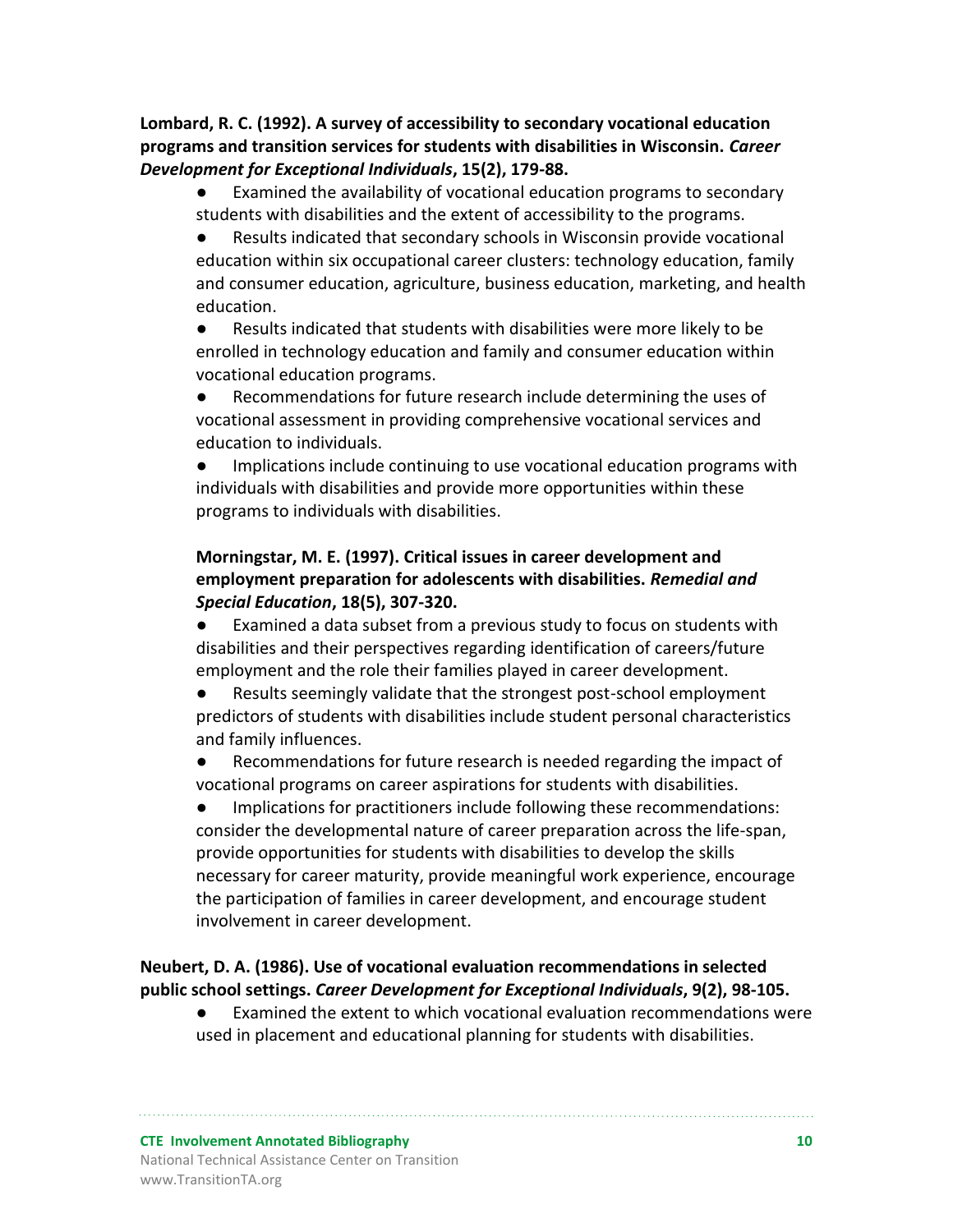● Results indicated that for follow-up predictive recommendations 77% of students were placed in one of the recommended areas of interest and aptitude. Of these placements, 30% were in vocational-technical center programs, 37% were in vocation programs at the school, and 10% were in special vocational programs.

● Results indicated that for follow-up of prescriptive recommendations no students in county A, 25% of students in county B, and 89% of students in county C had a vocational component on their IEP.

● Results indicated both special- and vocational educators perceived that the use of vocational evaluation was effective in getting students with disabilities involved in CTE.

● Implications for practice include teaching students with disabilities CTE and ensuring that is has a place in their IEP.

#### **Pittaway, L., & Cope, J. (2007). Entrepreneurship education: A systematic review of the evidence.** *International Small Business Journal***, 25, 497-510.**

● Describes themes within entrepreneurship education by using a systematic literature review.

● Describes the themes and subthemes found within the literature review as follows:

- Teaching Entrepreneurship
	- Pedagogy
	- Mapping Provision
	- Role of Business Schools
	- Role in the University
	- Impact of Courses
	- Impact of Different Cultures
- Management Training
	- Management Development
	- Business Support
	- Mapping Demand
	- Career Development
	- Mapping Provision
- Enterprising University
	- Institutional Policy
	- Commercialization
	- Outreach Activity
	- Academic Entrepreneurship
- Student Entrepreneurship
	- Factors Affecting Propensity
	- Factors Impacting Capacity
	- Extracurricular

#### **CTE Involvement Annotated Bibliography 11** National Technical Assistance Center on Transition www.TransitionTA.org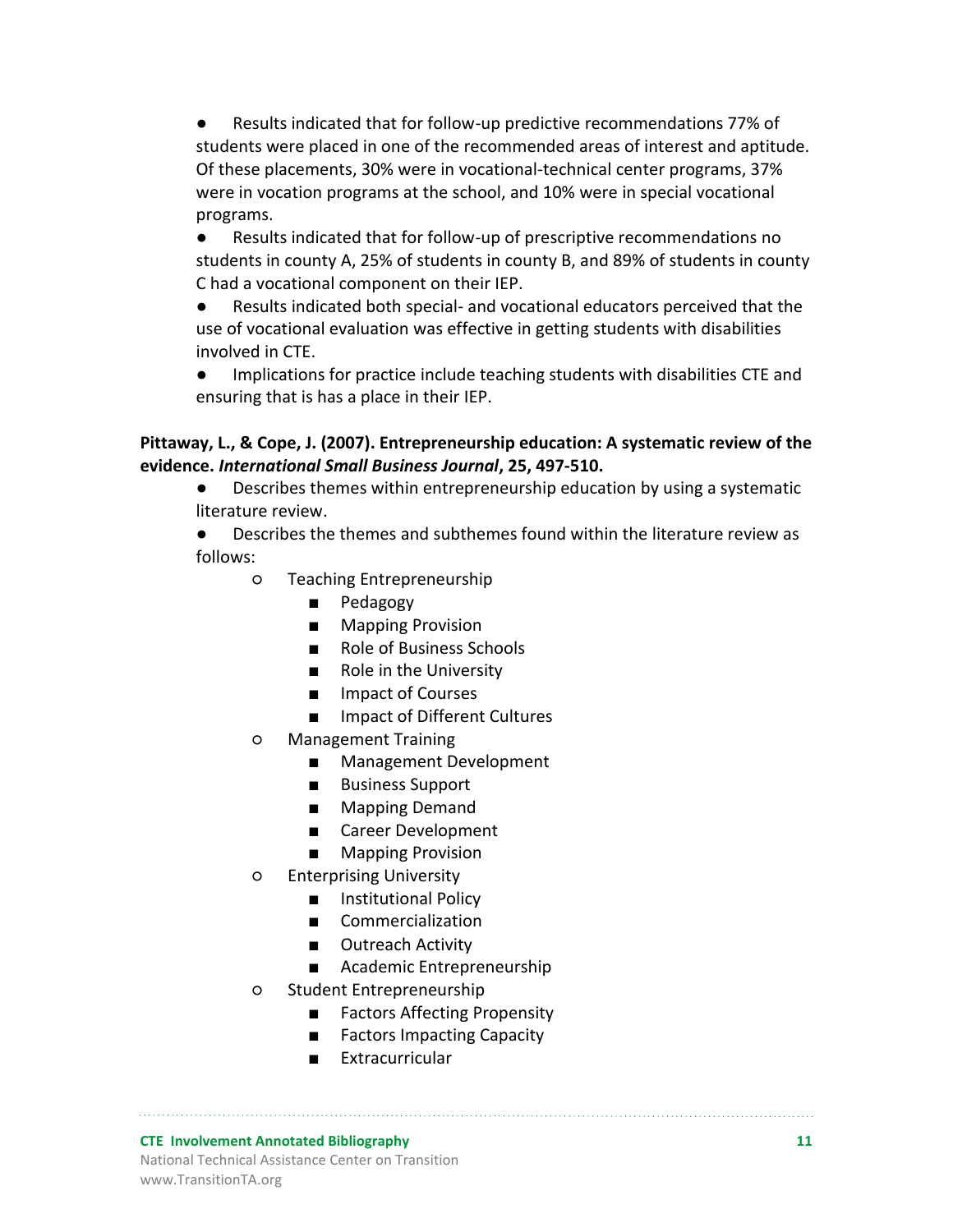- Raising Awareness
- Graduate Enterprise
	- Assessing Student Factors
	- Start-Up Support for Graduates
- Student Entrepreneur Interactions
	- Value for the Student
	- Value for the Firm
	- Coaching
- Employment of Graduates
	- Demand for Graduates
	- Graduate Perceptions
	- Working Conditions
	- Graduate Careers
- Doctoral Education
	- Practices
	- Supply of Faculty
- Analysis of Policy

Describe the results of the systematic literature review being that there is no clear definition or idea of what entrepreneur education is, even though there are many schools receiving government funding for this area.

● Recommendations include the need for future research to examine and define entrepreneurship education.

#### **Rabren, K., Carpenter, J., Dunn, C., & Carney, J. S. (2014). Actions against poverty: The impact of career technical education.** *Career Development and Transition for Exceptional Individuals***, 37(1), 29-39.**

● Examined the effects of career and technical education (CTE) in regards to the below specifically regarding students with SLD and ID living in high poverty areas:

- The likelihood of becoming employed in the year after high school.
- The likelihood of having a job when graduating/leaving high school.
- Becoming employed in the year after high school even though there was a lack of a job directly after high school.

Results indicated that more males than females and more Caucasian students than African American students were likely to be employed during high school and after high school.

● Results indicated that participants who were enrolled in at least one semester of CTE classes were more likely to have a job at some time during the year after high school.

● Results indicated that participants who were enrolled in at least one semester of CTE were more likely to have a job when they left high school than those who did not.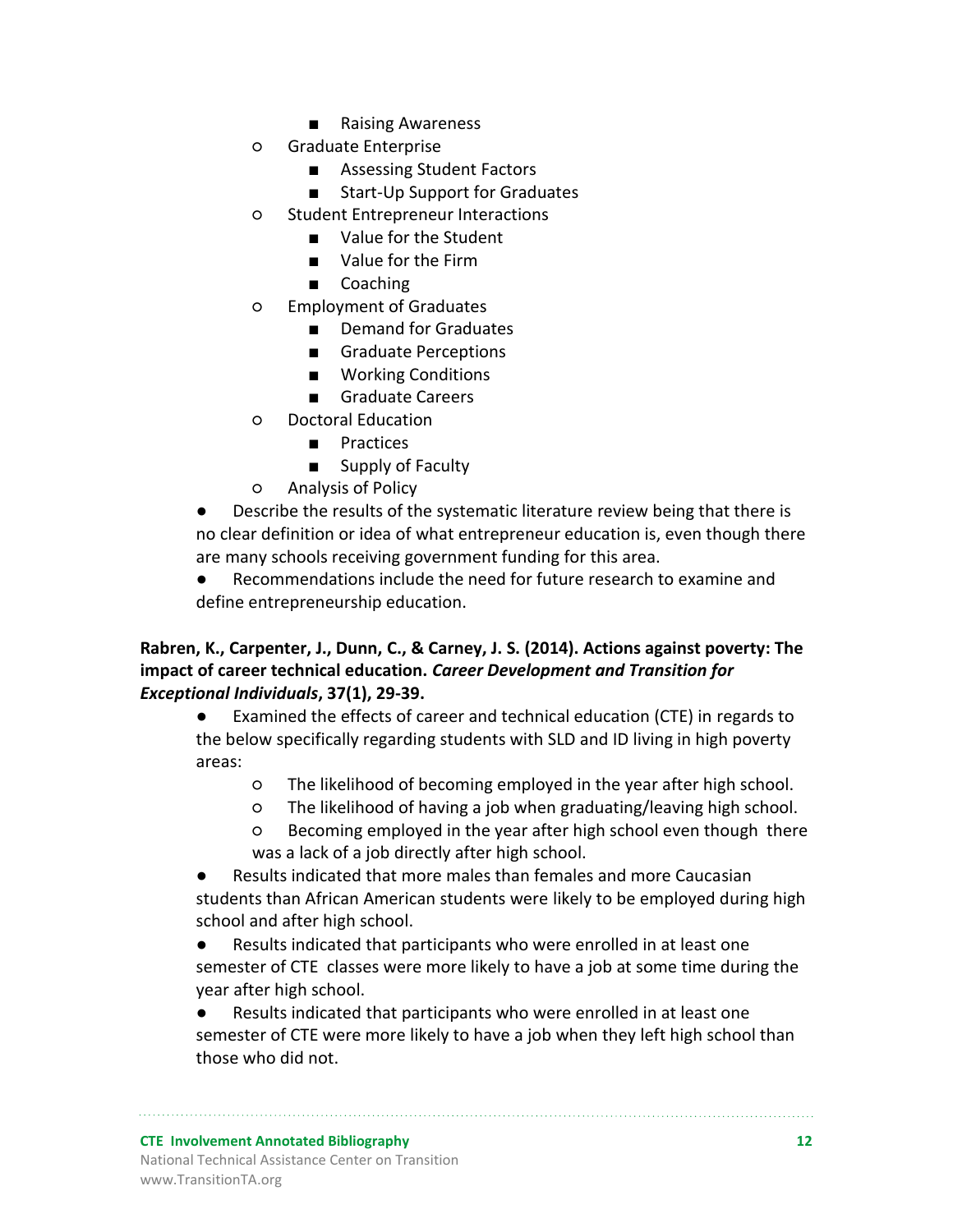Results indicated that participants who left high school without a job, but who participated in CTE were more likely to acquire a job following high school than those not participating in CTE.

Recommendations include replicating the study but including Hispanic students and also examining other factors, such as postsecondary education, independent living, and community integration for students with and without disabilities.

● Implications include schools should provide and include youth with SLD and ID on CTE programs.

#### **Rayfield, J., Croom, B., Stair, K., & Murray, K. (2011). Differentiating instruction in high school agricultural education courses: A baseline study.** *Career and Technical Education Research***, 36, 171-185.**

● Examined how agricultural education teachers differentiate instruction and how lateral entry teachers and traditionally prepared teachers approach differentiation.

● Results indicated that agricultural teachers differentiate instruction by addressing student learning needs throughout the curriculum.

Results indicated that lateral entry teachers were more likely to do the following:

- Base teaching on students' learning needs AND the curriculum
- Emphasize creative and critical thinking in their classrooms
- Use several instructional formats
- Group students based on instructional needs
- Give more opportunities for students to choose learning activities
- Use more than one assessment method
- Have students complete activities based on learning preferences
- Use different instructional methods when reteaching
- Recommendations include future research examining teacher education programs in career and technical education and their ability to better prepare teachers to differentiate instruction for a wide variety of students.

● Implications include improving differentiated instruction in agricultural education by teaching the principles of differentiated instruction in teacher education programs.

**Sarkees-Wircenski, M., & Wircenski, J. L. (1994). Transition planning: Developing a career portfolio for students with disabilities.** *Career Development for Exceptional Individuals***, 17(2), 203-14.**

● Describes the need for a way to assess basic skills, thinking skills, and personal skills needed to achieve the outcomes of the "What Work Requires of Schools: A SCANS Report for America 2000" and the competencies required (using resources, working with others, acquiring information, understanding systems, and using technology).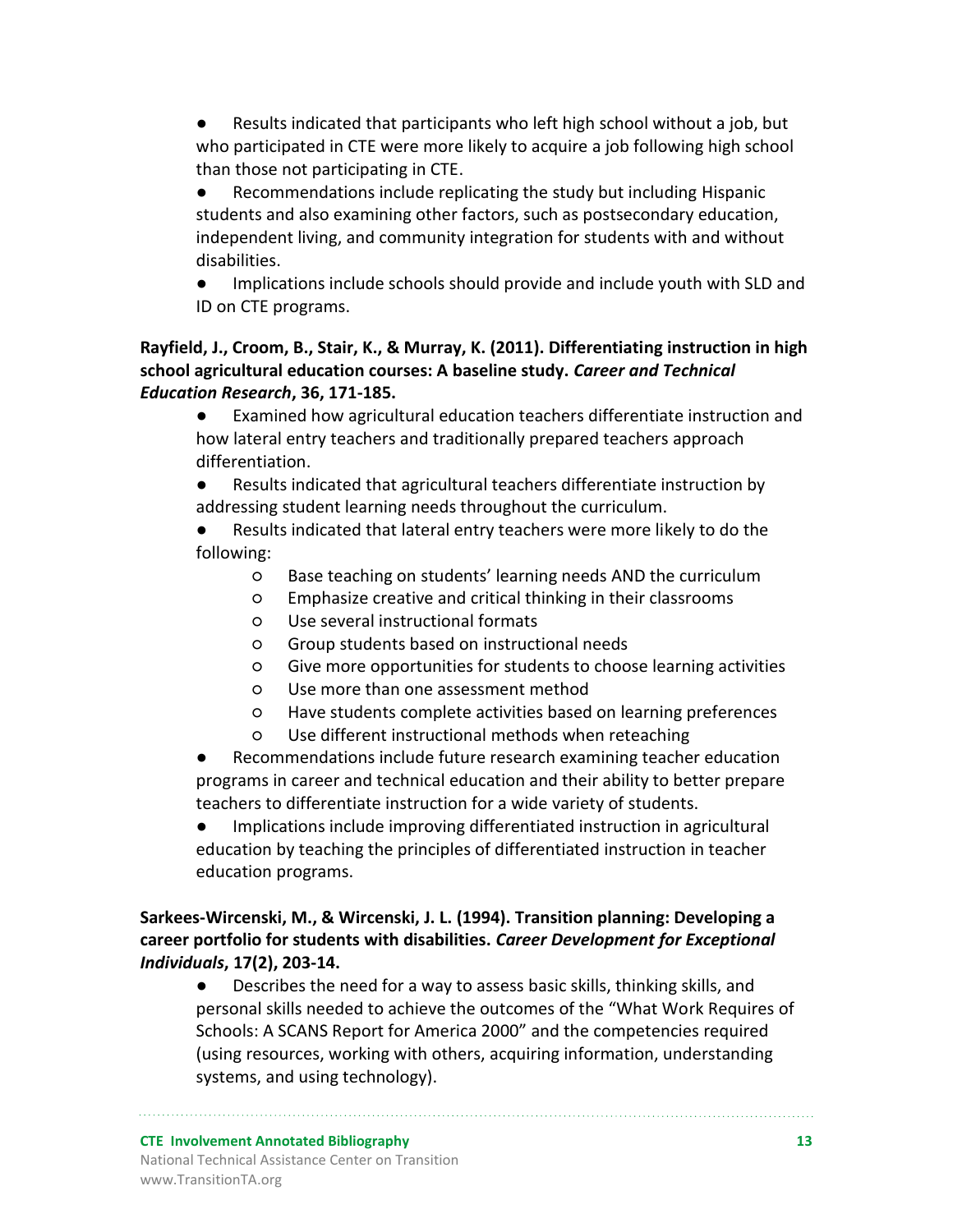- Describes how a Texas Education Agency identified and validated a list of the above competencies and categorized them into the following areas: employability skills, work related social skills, self-help/independent living skills, generalizable skills, and job related skills.
- Describes how the agency used the competencies and skills to create a career program portfolio that uses the following rating scale:
	- N- No exposure, experience, or knowledge in this area
	- 1- Student has been introduced to the competency
	- 2- Student has some ability to perform the competency and requires constant supervision
	- 3- Student can perform the competency with little supervision
	- 4- Student can perform the competency independently with no supervision and is job ready

Describe uses of the career portfolio as: a basis for informal vocational assessment prior to placement in a vocational program, development of annual and short term goals and objectives in the vocational component of the IEP, vocational counseling, and a tool to take to a job interview to use as documentation of competencies that have been mastered.

#### **Snow, A., & Okojie, M. C. (2013). An assessment of CTE programs in rural school district based on Carl Perkins academic standards and placement.** *International Journal of Vocational Education and Training***, 21, 5-17.**

● Examined the percentage of CTE students who completed the program and met the Carl Perkins placement status indicators and their transition into postsecondary education, obtaining employment, and/or joining the military between 2006 and 2010.

● Examined whether there were significant differences between CTE participants and regular high school students using test scores in US History, English II Multiple Choice, Biology I, and Algebra I as a metric.

● Results indicated that there were no statistical differences in test scores between CTE students and typical high school students. However, the mean score for CTE students was usually higher than that of typical high school students.

● Results indicated that the majority of CTE students met one of the Carl Perkins indicators and transitioned into postsecondary education.

● Recommendations include the need for a longitudinal study to assess the performance of CTE students in postsecondary education in regards to achievement and completion.

● Implications include that regardless of the negative connotation associated with CTE, CTE students achieved the same rates on testing as typical high school students.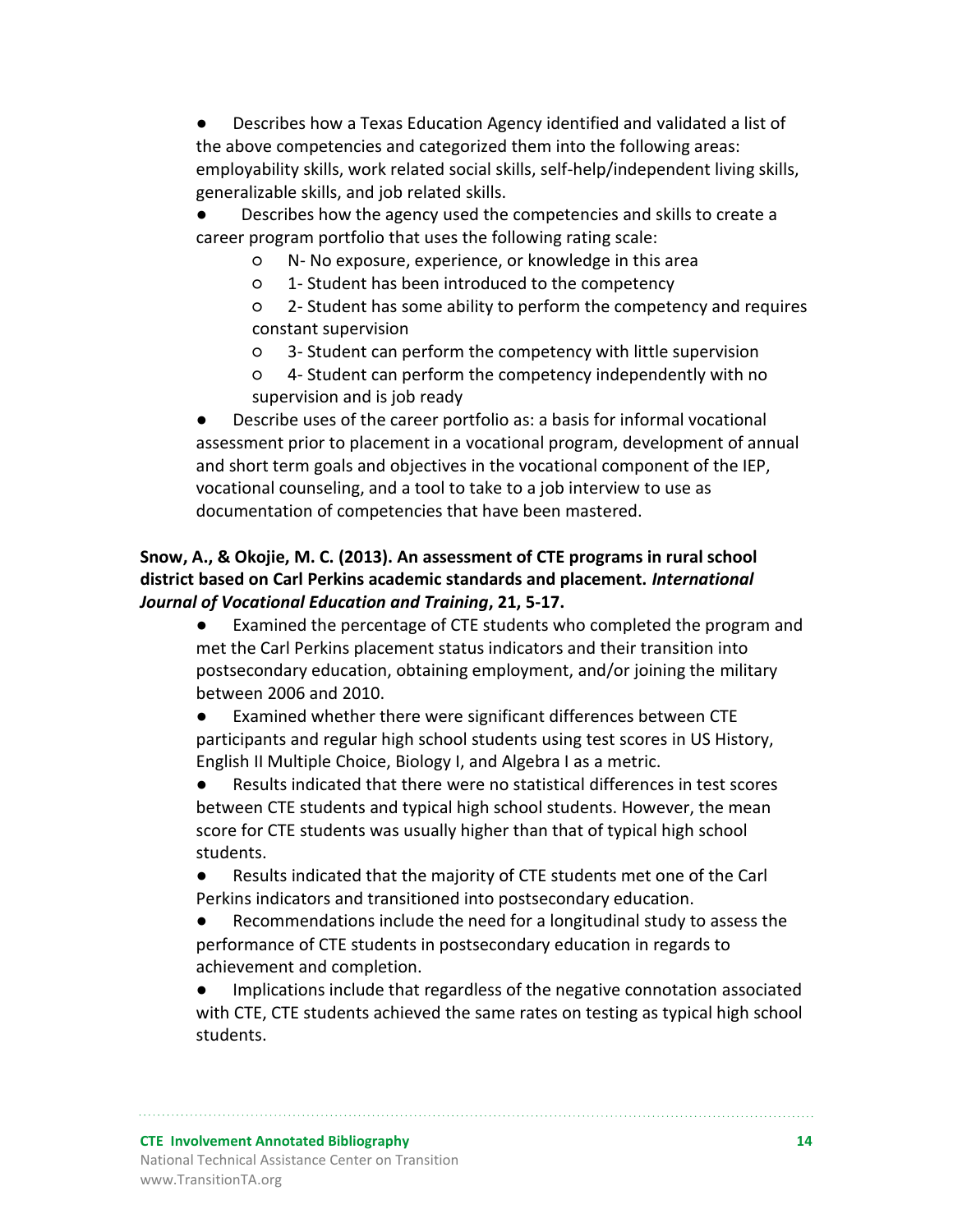#### **Spruill, J. A., & Kallio, M. (1994). Transition practices and employment outcomes in rural Wisconsin.** *Rural Special Education Quarterly***, 13(3), 3-10.**

- Describes the outcomes of two secondary transition and vocational studies carried out in rural Wisconsin and compares results to recommend activities that teachers can implement to meet student transition needs.
- Recommends the following "Tips for Teachers" to help strengthen transition programs for students with disabilities:
	- Implement a formal career planning procedure.
	- Collect vocationally oriented assessment data in a systematic manner.
	- Engage students regularly in vocational counseling experiences.
	- Provide assessment feedback to students and parents on a regular and frequent basis.
	- When making programming decisions, include students in mainstream settings whenever possible.
	- Build strong positive relationships between yourself and regular education or vocational education instructors.
	- Establish a network of community based agencies. Attend regional meetings that focus on collaboration among school personnel and community agency personnel.
	- Do not expect to transfer total responsibility for the transition process to community agencies.
	- Foster positive relationships with parents by holding postsecondary planning workshops.
	- Emphasize postsecondary educational opportunities for students with mild disabilities by forming strong links with special needs staff at technical colleges.

#### **Szymanski, E. M., Hanley-Maxwell, C., & Asselin, S. (1990). Rehabilitation counseling, special education, and vocational special needs education: Three transition disciplines. Career development for exceptional individuals, 13(1), 29-38.**

- Describes the involvement of three key professions, rehabilitation counseling, special education, and vocational special education, in providing school-to-work transition services for individuals with disabilities.
- Describes rehabilitation counselor as having the following:
	- Professional preparation: Master's Degree with training in the following areas
		- Counseling theory, issues, and practice
		- Case management
		- Medical aspects of disabilities
		- Psychosocial aspects of disabilities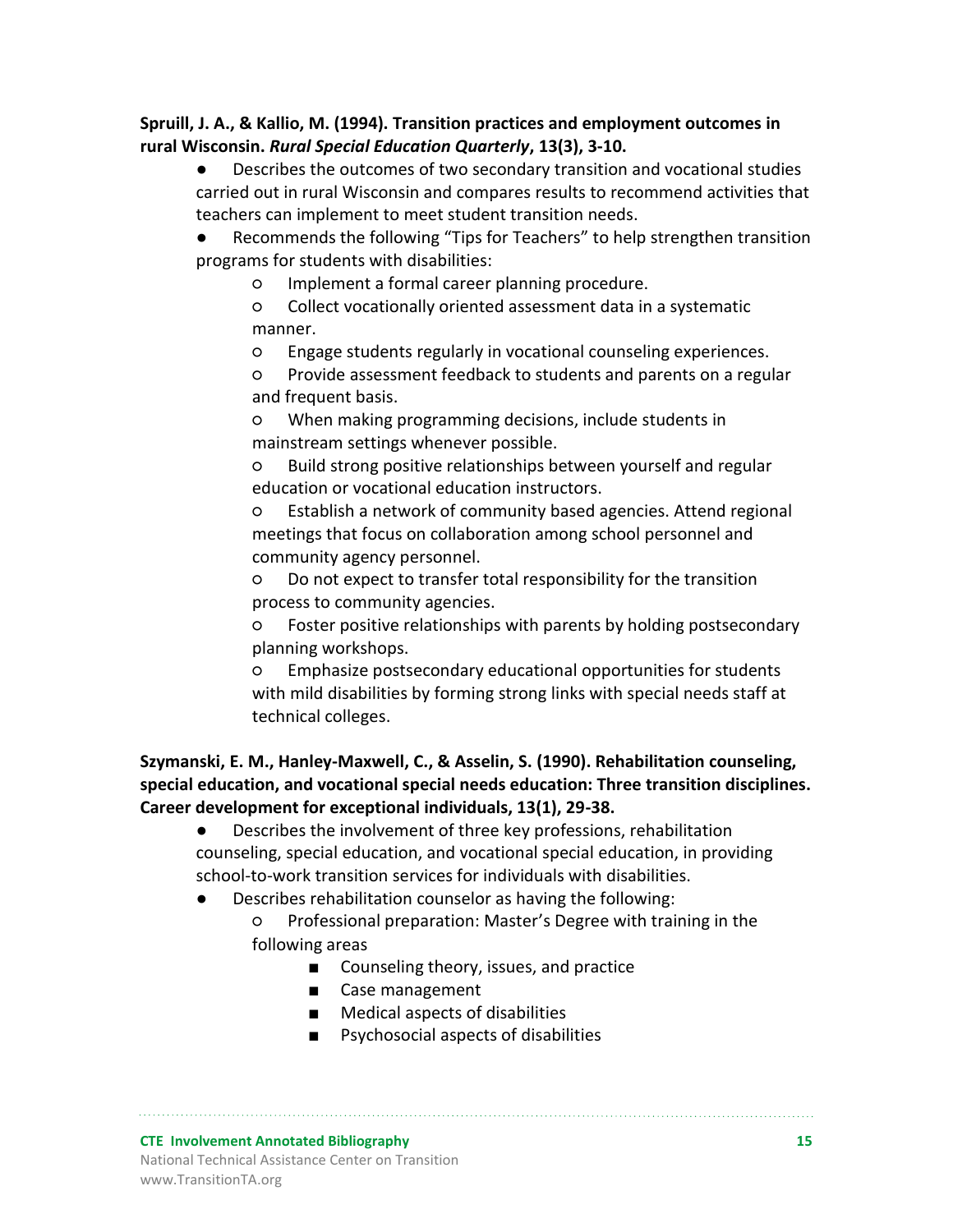■ Career development, vocational education, and work adjustment

- Rehabilitation planning
- Job analysis, modification, and restructuring
- Vocational placement and follow-up
- Rehabilitation counselor in various settings

○ Certification: Nationally Certified through the Commission on Rehabilitation Counselor Certification (CRCC)

○ Involvement in employment preparation of students with disabilities: Work with students in a variety of employment settings and are considered related service providers

○ Hiring criteria: Many rehabilitation agencies hire people that are not certified rehabilitation counselors

Describe special educators as having the following:

Professional preparation: Bachelor's Degree and sometimes Master's Degree with the following competencies

- Curriculum development
- Basic skills instruction
- Classroom management
- Professional consultation and communication
- Teacher-parent-student relationship
- Student-student relationship
- Exceptional conditions
- Referral
- Individualized teaching
- Professional values
- Certification: Determined on a state level
- Involvement in employment preparation of students with disabilities: Provide the following specialized services
	- Systematic training of vocational, home, leisure, and community skills in their natural setting
	- Vocational evaluation input by assisting in the collection and interpretation of data
	- Community/School education
	- Coordination of services while the student is in school

○ Hiring criteria: Certification in teaching special education is required

- Described vocational special educators as having the following:
	- Professional Preparation: This is a new field and they generally have some sort of vocational experience and have the following tasks
		- Identification of learning needs
		- Instructional planning
		- Modification of materials and environments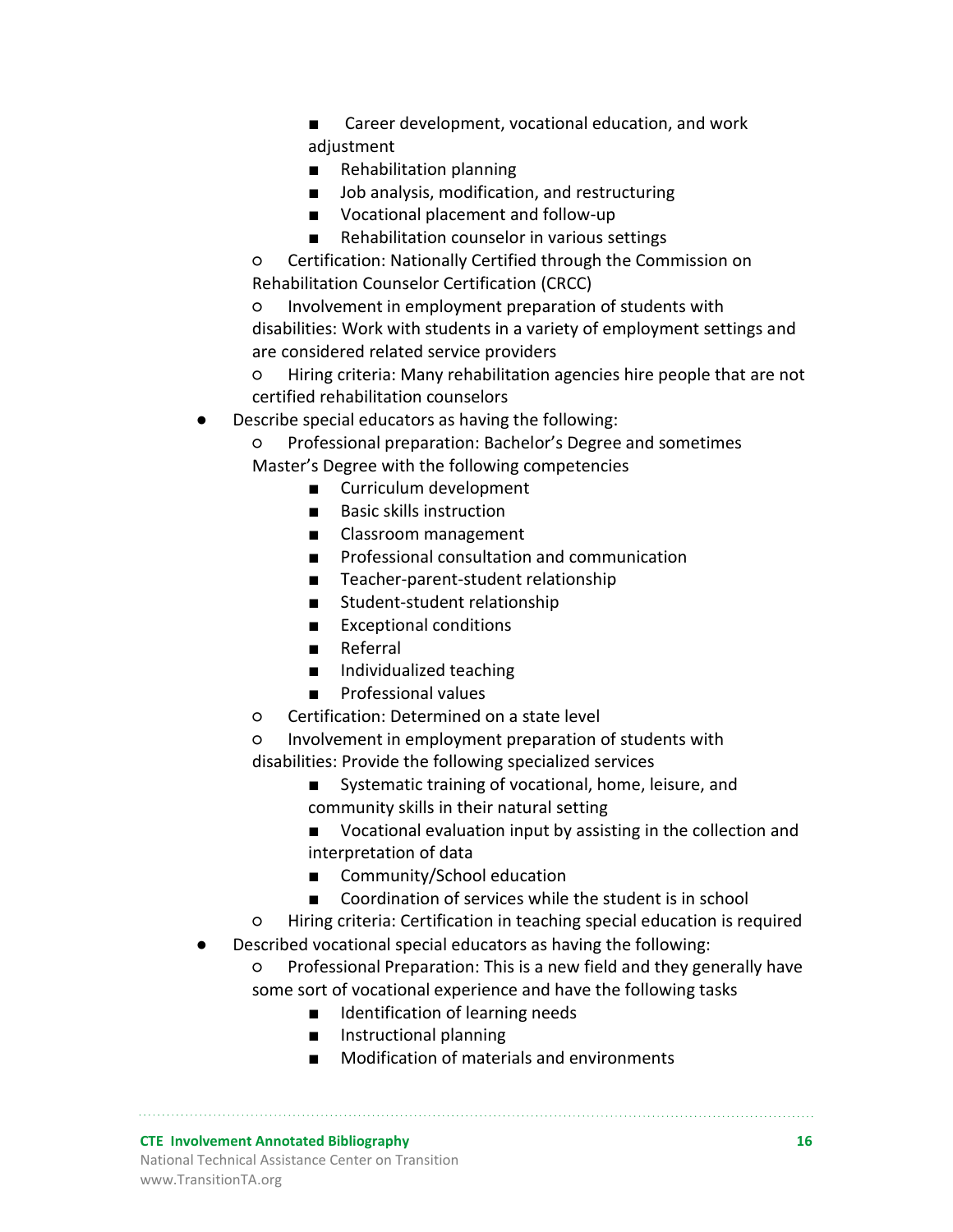- Communication
- Preparation for employment
- Counseling and career planning
- Teaching life skills

○ Certification: Certified at the state level in some sort of vocational education

○ Involvement in employment preparation of students with disabilities: May work with students in a variety of settings including

- Institutional settings
- Self-contained schools or classrooms for specific populations
- Cooperative work experience programs
- Mainstreamed vocation classrooms
- Resource and support programs

○ Hiring criteria: To hold an endorsement in vocational education or a related field.

Recommends that schools use the transdisciplinary model when working with the above professions and transition from school-to-work for students with disabilities.

#### **Theobald, R., Plasman, J., Gottfried, M., Gratz, T., Holden, K., & Goldhaber, D. (2019). Sometimes Less, Sometimes More: Trends in Career and Technical Education Participation for Students With Disabilities.**

● Examined two sets of data for average number of CTE credits by disability type and lack of disability.

● Results indicated that more students with disabilities were enrolled in CTE courses than their non-disabled peers and the national average of CTE enrollment.

● Results also indicated that there was an overall decline of enrollment in CTE courses for students with disabilities and their non-disabled peers.

● Recommendations for future research include a further breakdown of career clusters and what enrollment looks like for students with different types of disabilities, as well as the impacts on post-secondary life.

● Implications for practice include encouraging students with disabilities to enroll in CTE courses.

#### **Wagner, M. M., Newman, L. A., & Javitz, H. S. (2016). The benefits of high school career and technical education (CTE) for youth with learning disabilities.**  *Journal of Learning Disabilities***,** *49***, 658-670**

● Examined data from the National Longitudinal Transition Study–2 (NLTS2), to assess career and technical education (CTE) course taking of high school students with learning disabilities.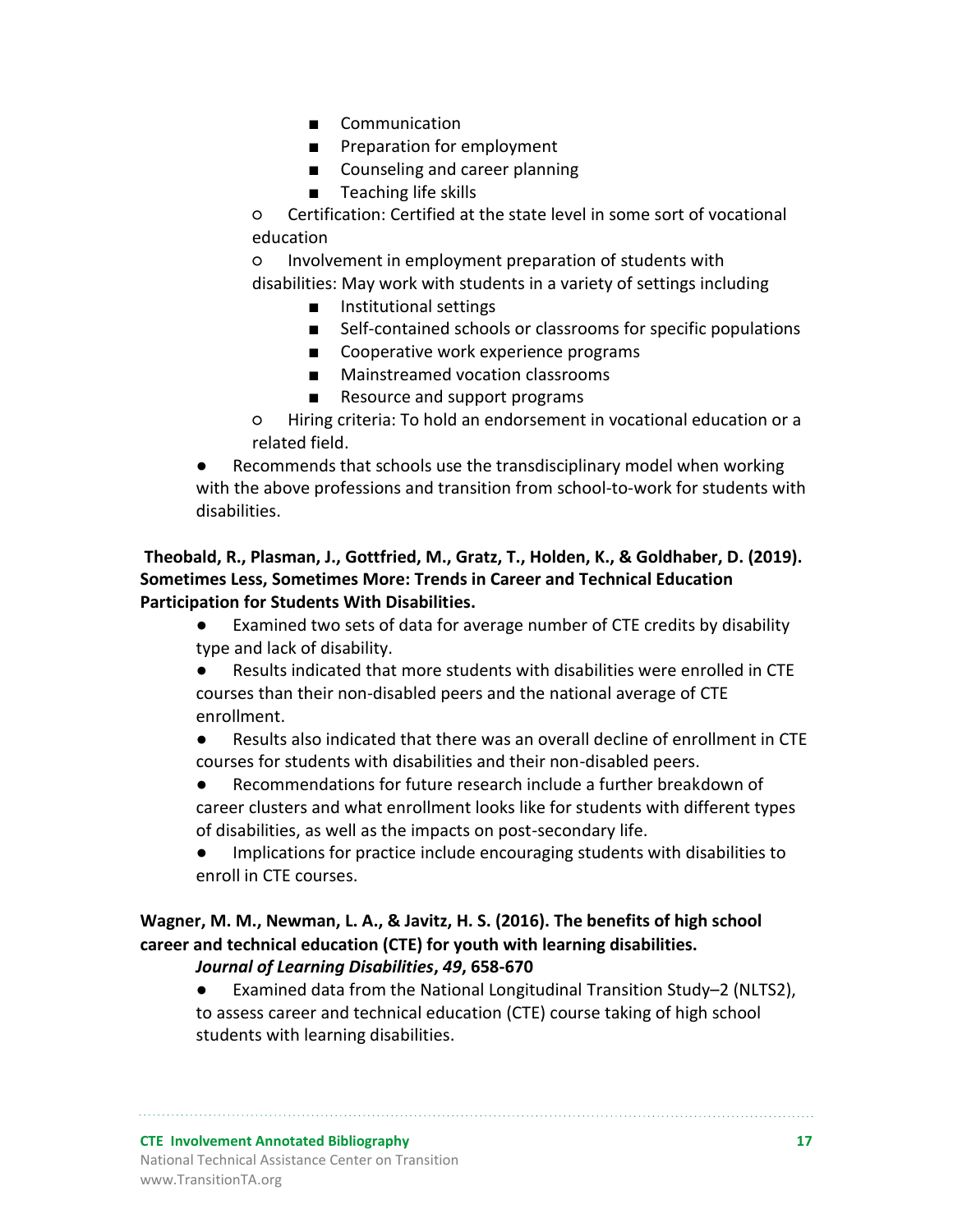Examined whether the type of CTE courses taken was related to full-time employment outcomes after high school and if those results differ over time.

Results indicated the amount of CTE coursework taken by students with LD and the amount of engagement in a focused program of vocationally specific CTE courses.

● Results indicated CTE course taking overall was not significant for postschool employment outcomes for students with learning disabilities. However, there was a significant positive effect on post-school employment outcomes during the first two years after high school, when students participated in a focused concentration of vocational specific CTE courses.

● Implications for high school course programming and suggestions for future research are included.

#### **Xue, X., Shaw, S., & Gordon. H. R. D. (2017). Quality indicators guiding secondary career and technical education programs of study.** *Journal of Research in Technical Careers, 1***, 47-60.**

● Used content analysis to identify quality indicators guiding secondary career and technical education 9CTE) in the United States.

Reviewed publicly accessible secondary CTE standards/guidelines documents found from the websites of the 50 state department of education websites.

● Indicated that 24 of the 38 states (63.2%) with publicly accessible secondary CTE standards/guidelines had updated standards/guidelines in the last five years (i.e., 2012-2017).

● Identified 14 quality elements of secondary CTE programs of study each having 3010 key indicators (elements listed below).

- o Standards aligned and integrated curriculum
- o Course sequencing and articulation
- o Student assessment
- o Prepared and effective program staff
- o Engaging instruction
- o Access and equity
- o Facilities and equipment
- o Business and community partnerships
- o Career development
- o Career technical student organizations
- o Work-based learning
- o Data and program improvement
- o Legislation and policies
- o Program administration

Found that 23 of the 38 states (60.5%) also had corresponding assessment tools for program evaluation (e.g., rubrics, checklists, worksheets).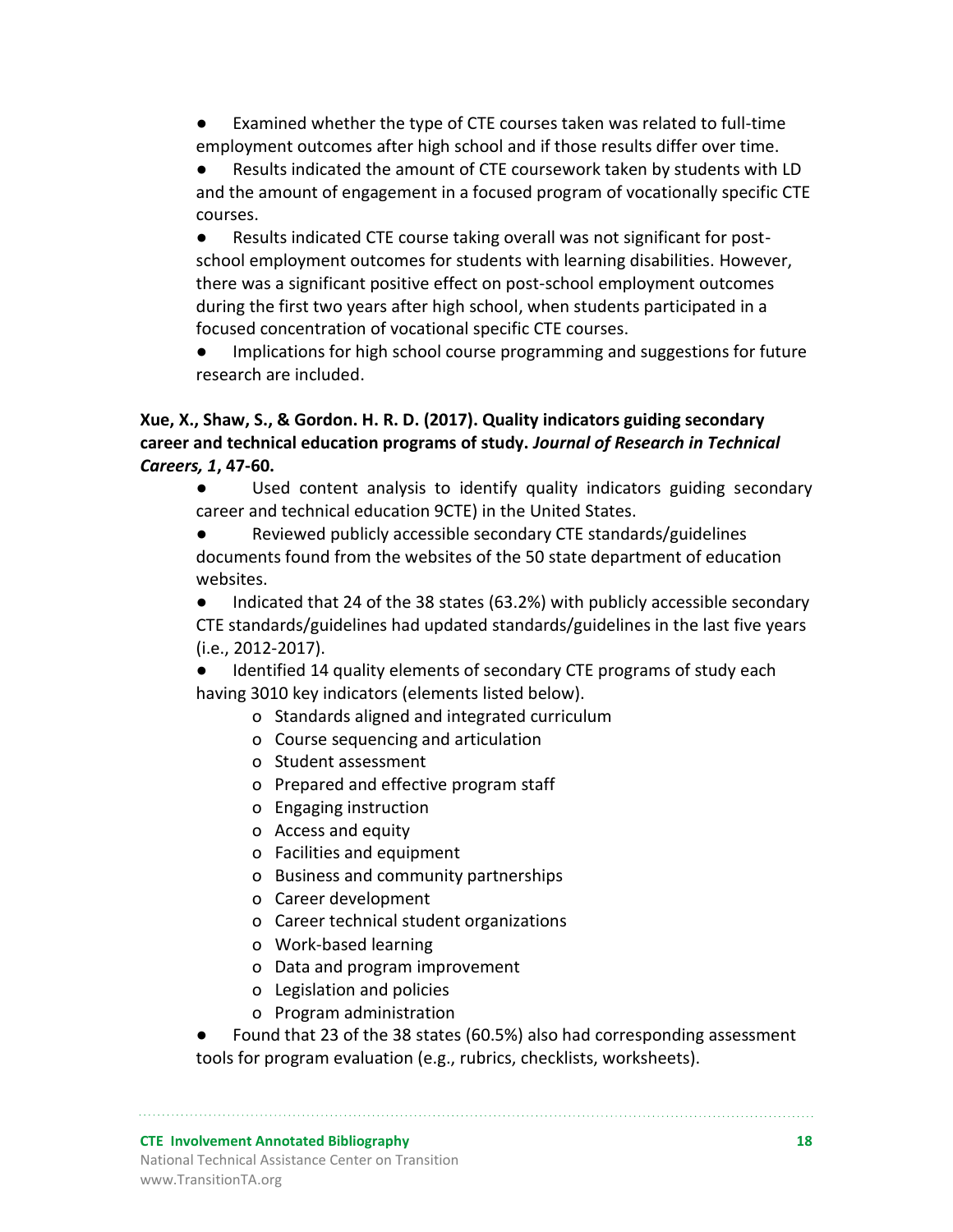● Implications for practice include adapting framework presented to establish and/or revise statewide secondary CTE programs of study guidelines and evaluation systems.

● Recommendations for research include investigation of quality indicators guiding postsecondary CTE programs.